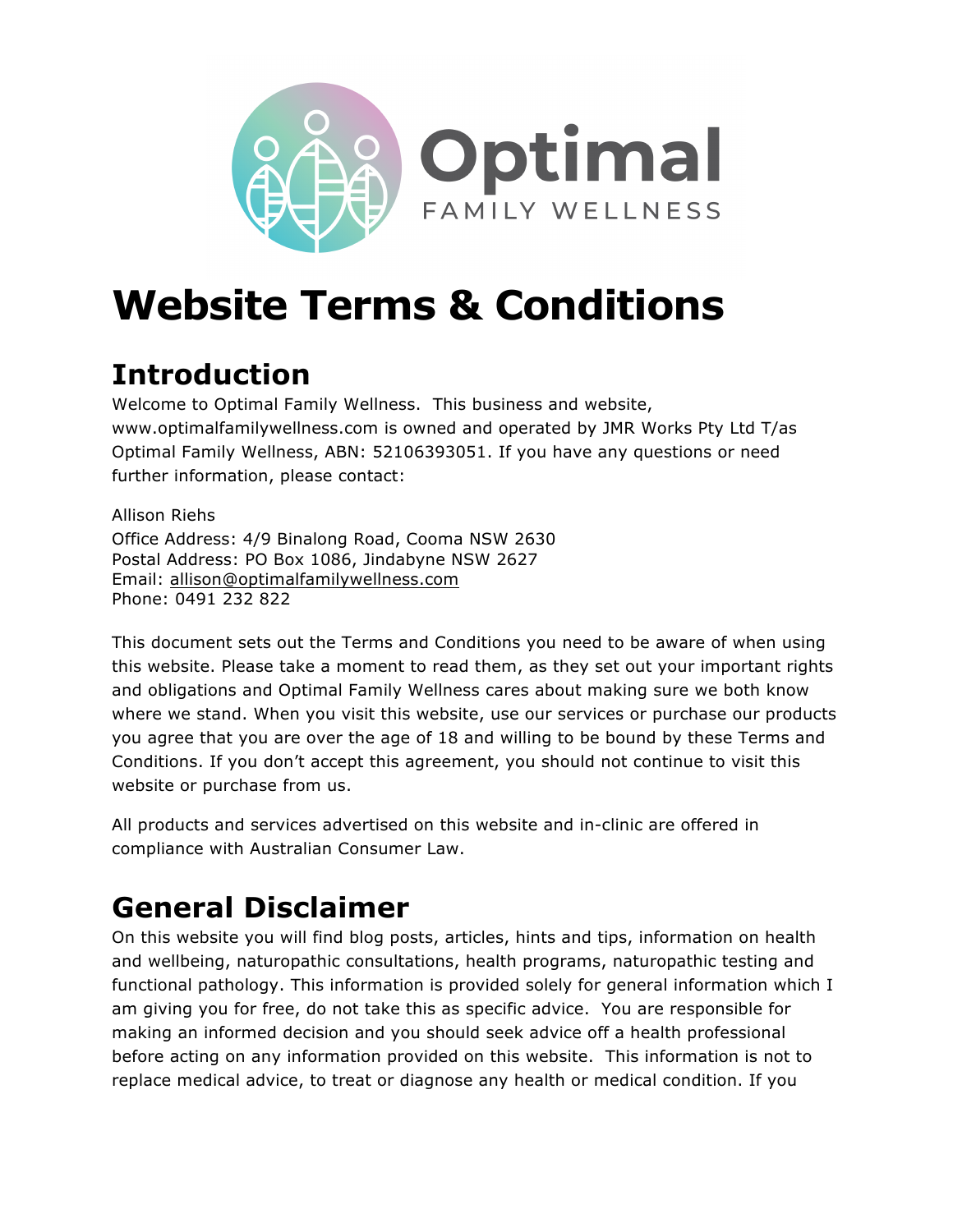Website Terms & Conditions

would like professional advice from us please make an appointment and we can go over your health concerns and goals and tailor a treatment plan specific to your needs.

#### **MY RIGHTS & RESPONSIBILITIES**

- We take lots of care to provide valuable information but we cannot be responsible for the use that you make of that information.
- Please be aware that the generalised information we provide is not a substitute for specialist advice tailored to your individual circumstances. Please understand that generalised naturopathic information is never a substitute for specialist advice tailored to your personal situation.
- There is no professional relationship formed between us unless you explicitly choose to work with us by purchasing our services or products.
- Any testimonials and promised results we may display on this website are based on our experience and those of our previous clients. They are not guarantees that anyone else will achieve the same results.
- We may modify this information provided on this website at any time, including altering or deleting it without notice.

### **VISITOR RESPONSIBILITIES**

It is your responsibility as a visitor to use this information provided on Optimal Family Wellness as a reference point, not a diagnosis or treatment. You may find information that is relevant to your health condition however, please do not use this information to replace medical advice. Please seek professional advice to help you make an informed decision before acting on any information given on this site.

If you have questions, you may contact me in writing via email to discuss if your case would be suitable for an in depth consultation or discovery call.

#### **DOWNLOADS**

Through the website and our social media sites you can link to other websites, which are not under the control of Aussie Naturopath. We have no control over the nature, content and availability of those sites. Please contact those sites directly for any issues. Optimal Family Wellness will not be responsible for viruses or any other damage which might occur as a result of downloading material from our site.

#### **EXTERNAL LINKS**

Optimal Family Wellness website may contain external links, however once you use these links we are not responsible for the protection or privacy of any information that you provide when visiting these websites. We encourage you to read their privacy policy before disclosing any personal information.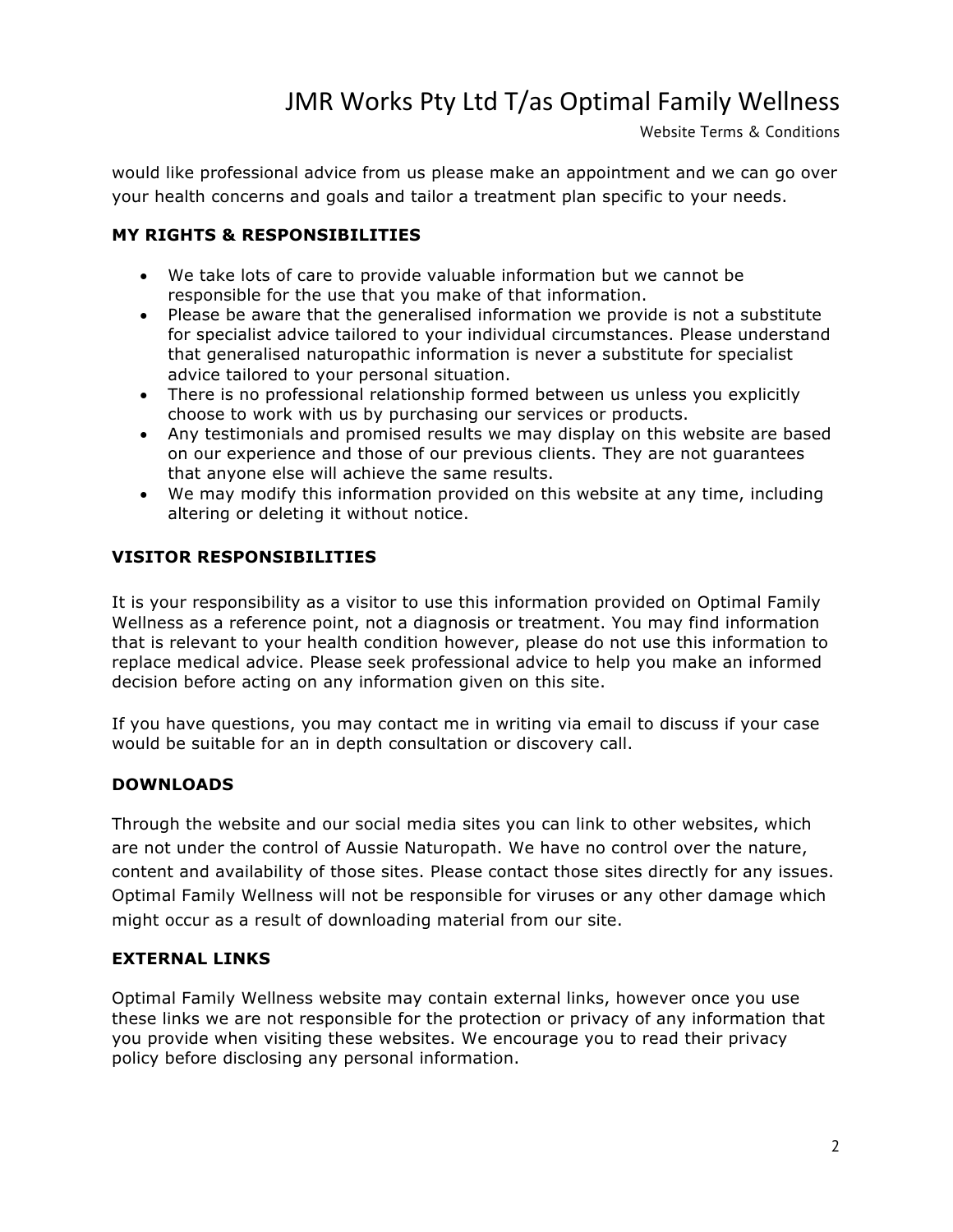Website Terms & Conditions

#### **THIRD PARTY ADVERTISEMENTS**

Optimal Family Wellness takes no responsibility for the content of any advertisements that are displayed and we have no part in or responsibility for any transaction entered into between the visitor and the advertiser.

### **Specific Disclaimer**

This disclaimer relates to our products and services which include: Naturopathic Consultations, dietary prescription, lifestyle prescription, nutritional/herbal supplements, screening tests, workshops, webinar's, products for sale and social media pages. We provide information on this website to give general information on health and wellbeing. As explained above please do not take this as specific advice.

Allison has an Advanced Diploma in Naturopathy. We offer products and services within accordance of Allison's qualifications and to the best of her ability.

You need to seek your own professional advice to make an informed decision on any information given or provided on this website. If you wish to seek our professional advice you can make an appointment for a consultation where we go through your health concerns and goals and give you an individualized treatment plan.

There can be drug interactions and people can also have reactions to natural therapies, you must seek professional advice before acting on any information contained on this website, blogs, articles or social media pages.

You are free to reject any treatment or advice without prejudge from us. The nutritional/herbal supplements are prescribed in a therapeutic fashion and if circumstances change (e.g. pregnancy, cessation/commencement of pharmaceutical drugs etc) from what was presented to the practitioner, you must notify us immediately, so treatment/advice can be altered accordingly if required.

Should a problem arise please contact us directly via email or phone. Naturopathy is not an alternative to seeking medical advice. We can work along side medical specialists to help you achieve your health goals. If there is an emergency and immediate help or counsel is needed please contact your local resources. Australian local resources are: Emergency Services (dial 000); Lifeline 13 14 11; Healthdirect 1800 022 222

Our products and services are for people who are seeking health and well-being information. Someone who is willing to make some changes and work towards their health goals.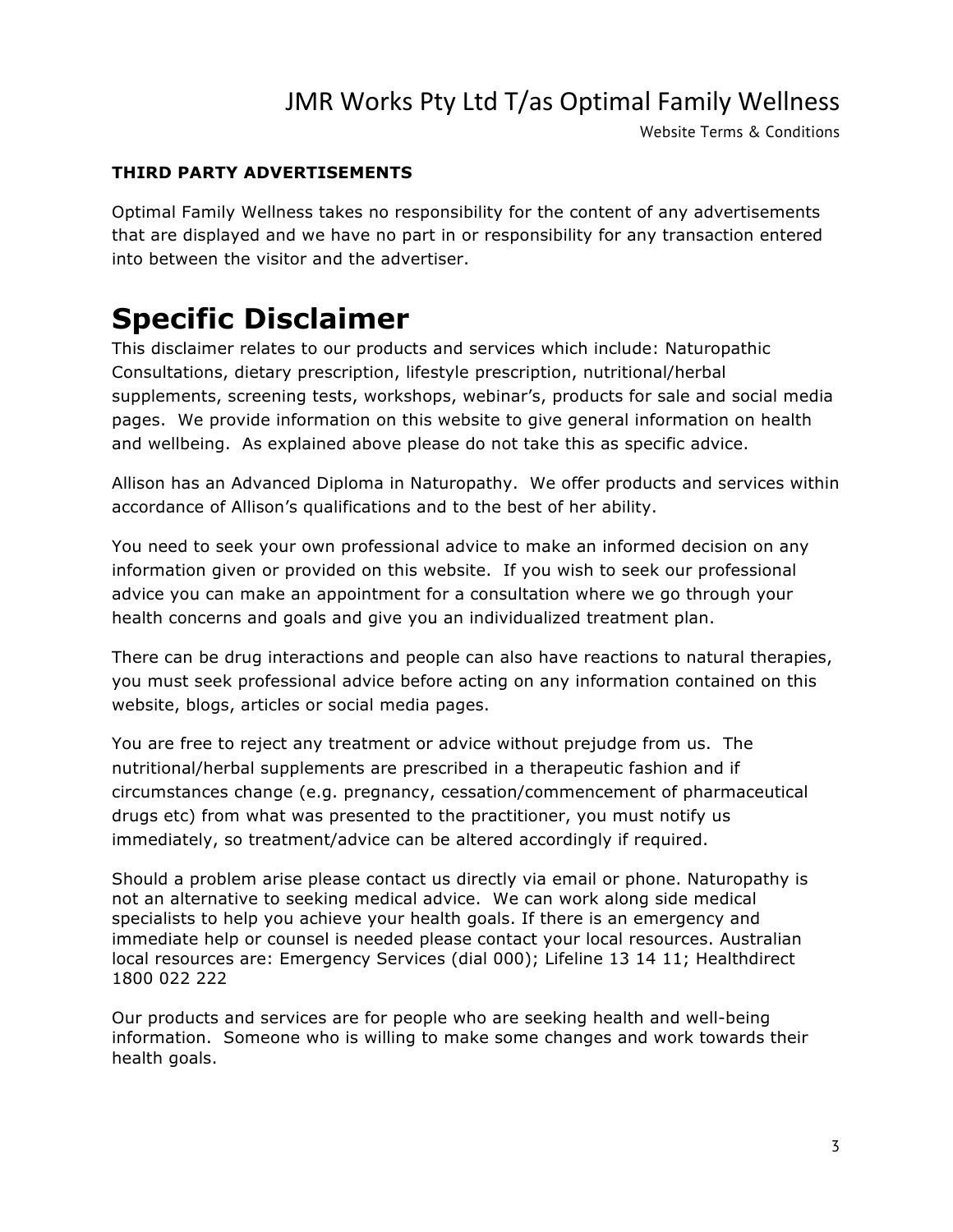Website Terms & Conditions

### **Intellectual Property COPYRIGHT**

The content of this website is protected by copyright. No portion of this website may be copied or replicated in any form without the written consent from us. The content is for personal, non-commercial use only, the content may not be sold or copied without written permission. People can share freely on social media so long as they link back to this website.

### **TRADEMARKS**

JMR Works Pty Ltd owns the unregistered trademarks in Optimal Family Wellness, and the logo. You may not use these marks for any purpose without our expressed permission.

### **Payment Terms FORMS OF PAYMENT**

We accept credit/debit card, Stripe payment gateway, square up and bank deposit as methods of payment.

### **PAYMENT PLANS**

Payment plans available to people who ask for them. If requiring a payment plan, credit/debit card details will be securely stored in our third party payment gateway and regular payments will be taken from your card/account. It is expected that anyone on a payment plan has sufficient funds available for the payments to go through on the agreed payment date, and the program is paid in full prior to the consultation or program end date.

Optimal Family Wellness reserves the right to change prices without notice.

If an item is listed at an incorrect price or with incorrect information, Optimal Family Wellness reserves the right to withdraw an item from sale, and to refuse or cancel orders.

#### **SECURITY POLICY**

Optimal Family Wellness has a active SSL certificate keeping your information safe when processing payment information. Forms of payment are outlined above. Card details will only be stored if on a payment plan or if you request to have them saved.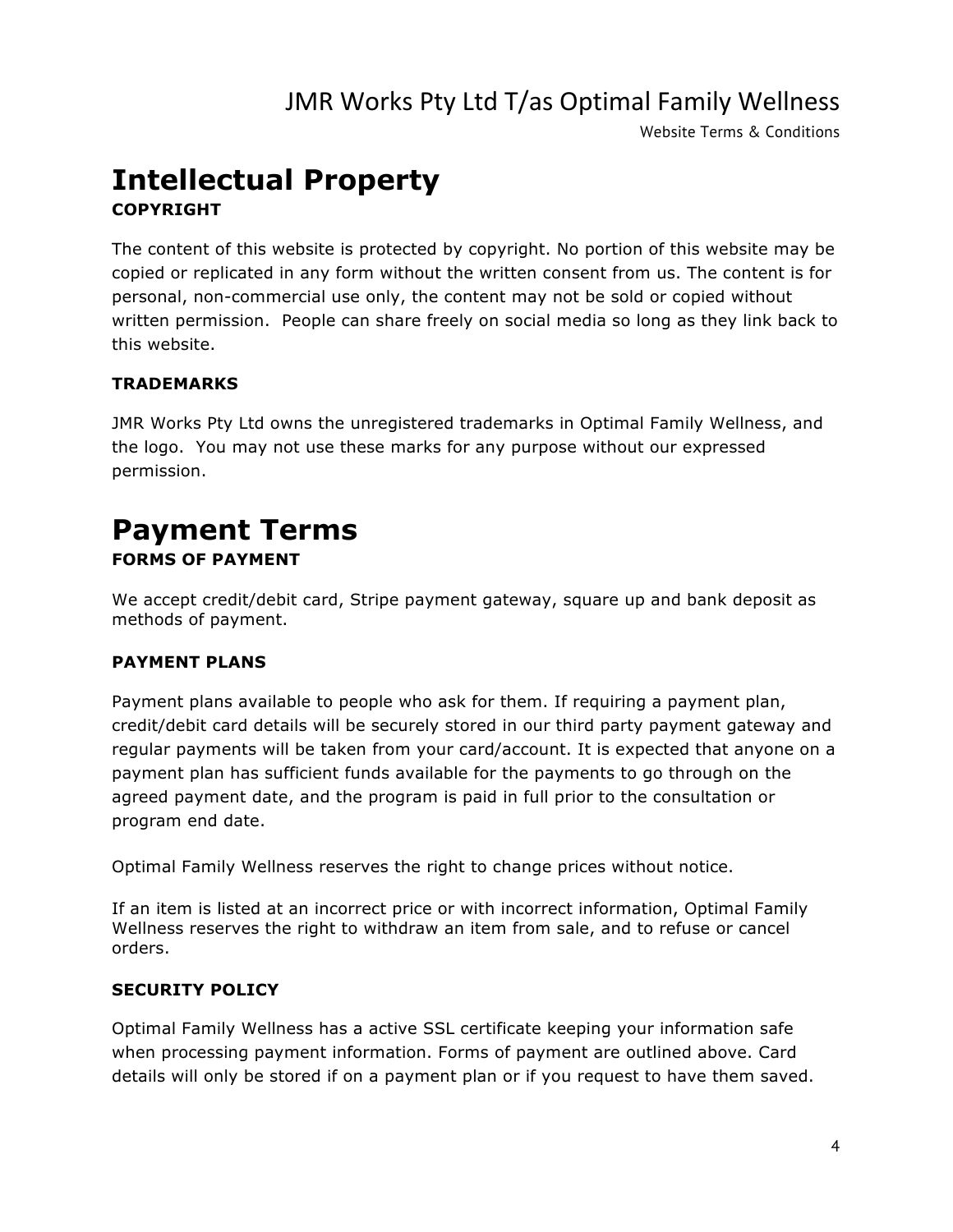Website Terms & Conditions

### **Shipping and Delivery SHIPPING**

We use a range of couriers as well as Australia Post and shipping fees are payable by the client. Please allow between 1-5 working days for dispatch depending on our current volume of orders. Once in the postal system it can take 1-3 business days for metropolitan deliveries. Rural customers should allow an extra 1-3 business days for delivery. We cannot be held liable for any deliveries which fall outside these times.

### **DELIVERY**

We have a clinic at 4/9 Binalong Road, Cooma NSW 2630. All communication is via phone, email, Facebook messenger or Zoom. Initial discovery calls are preferred via Zoom in order to meet each other and get a 'feel' of the business relationship. If we are a good fit, further communication is preferable via Facebook messenger or email. We will call you at the nominated consultation time. If there is any problems and we need to reschedule we will give you as much notice as possible and offer you another time to connect.

### **ACCEPTANCE OF GOODS**

On receiving an order, you are responsible for inspecting the goods for fault or damage. Should the items ordered not be of acceptable quality, it is your responsibility to notify Optimal Family Wellness as soon as possible. In this event please contact us.

### **Returns Policy ORDER FULFILMENT POLICY**

If any product is no longer available due to being out of stock or discontinued, we will notify you and give you a full refund for the product ordered.

### **REFUNDS**

Please choose your items carefully as we do not offer a refund for change of mind on consultations, health programs, naturopathic testing, functional pathology, nutritional supplements, herbal medicine and flower essence blends.

Unless a product has a fault or may have been tampered with at the time of sale, Optimal Family Wellness is under no obligation to replace the product or give a refund on an unwanted medicinal. Under the National Health Act and TGA Guidelines for safe practice and dispensing of medicines, it is illegal for a practitioner to re-dispense medicine that has already been dispensed to another patient.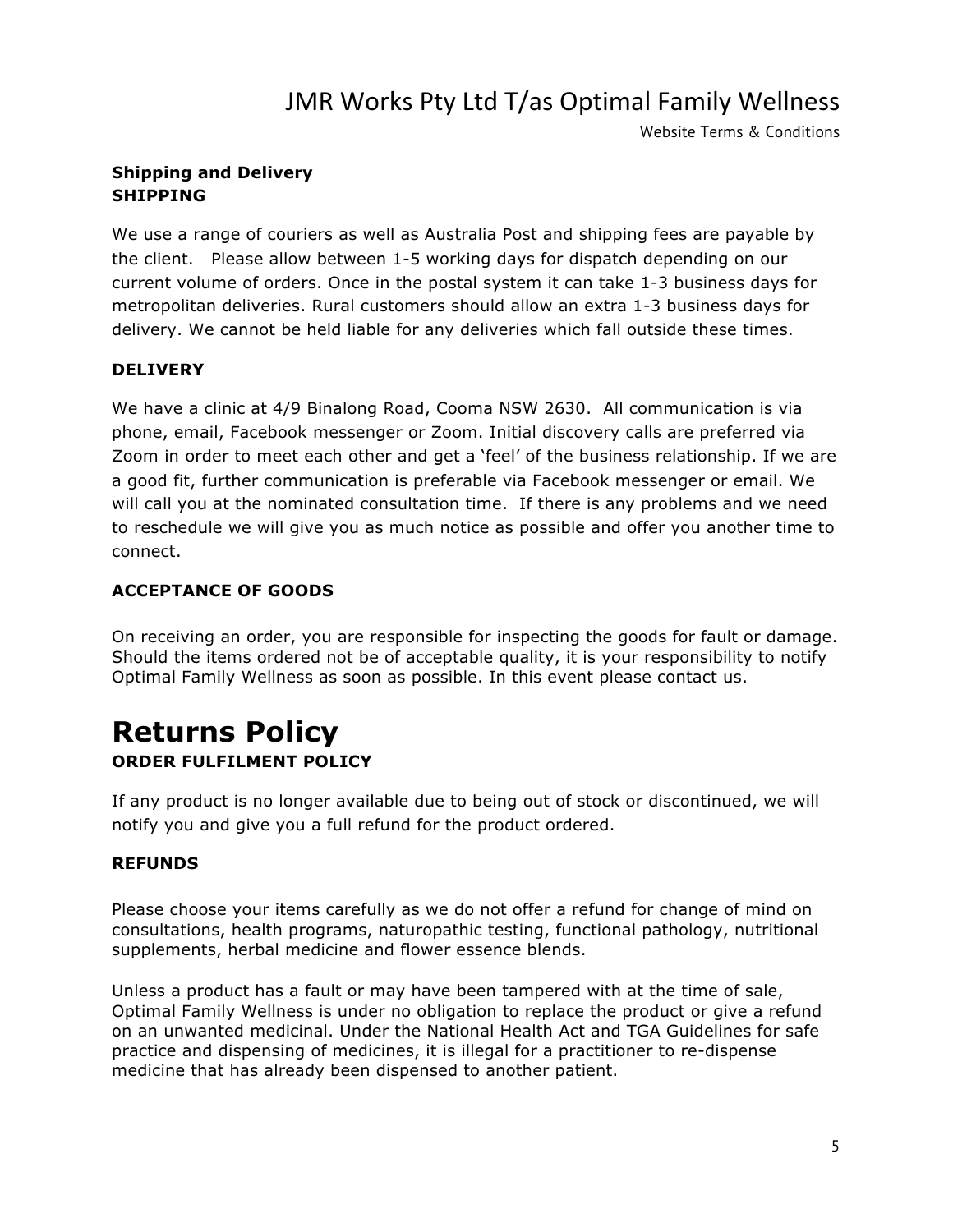Website Terms & Conditions

# **Cancellation Policy**

### **NATUROPATHIC CONSULTATIONS**

Life sometimes gets in the way. If you need to cancel your naturopathic consultation, please kindly provide at least 48 hours' notice, to allow us to offer your spot to others who may be needing the appointment. If 48 hours' notice is not provided you will be charged 100% of the consultation fee. No shows are charged the full fee.

#### **HEALTH PROGRAMS**

Please select carefully as we do not allow for cancellations of Health Programs once your order has been placed. In the event of a no show for a scheduled consultation during your program, your appointment will be forfeited.

#### **NATUROPATHIC TESTING & FUNCTIONAL PATHOLOGY**

Please select carefully as we do not allow for cancellations for these services once your order has been placed.

### **Consumer Guarantees**

If there is ever a problem with a product that is posted to you, please let me know at your earliest convenience and we can organise a replacement (if broken).

If your electronic download is blank or is unable to be opened from your web browser, try using a different web browser first, then try to download again. If there is any issue after trying different devices and browsers, please contact us for access via a different method.

### **WARRANTY**

We strive to ensure all orders dispatched in perfect condition. If for some reason there is a problem with your order, please contact us as soon as possible. Please include your name, order details and the problem with your item. We will work with you closely to ensure we rectify the issue as soon as possible. Where a product is faulty, you are entitled to a refund or exchange (where available).

### **Visitor Information RESPECTFUL COMMUNICATIO**

We request people interact and behave in an acceptable, respective manner during any interactions on this site, blog posts and on social media. Unapproved advertising,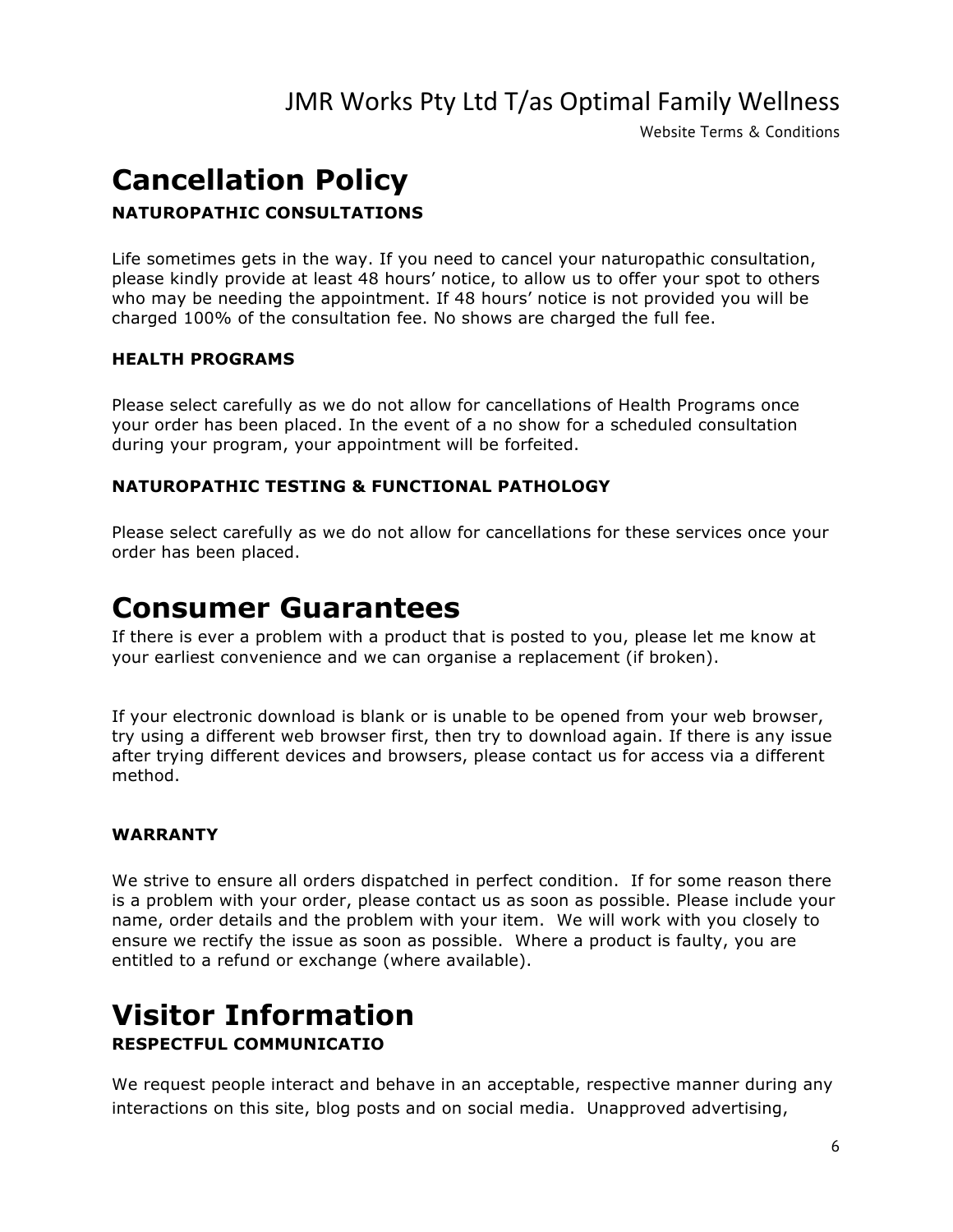Website Terms & Conditions

disrespectful, offensive or rude comments will be reported and deleted. We reserve the right to filter and delete any comments we deem unacceptable.

#### **RESPONSIBLE ENGAGEMENT**

When completing purchases within our online store, it is appreciated if you require payment plans or anything else specific for your needs, that you get in contact via email prior to purchasing. By reading this you agree to the payment terms outlined above.

### **THIRD PARTY CONTENT**

There are certain third party brands and people who interact and may post content on this website. Please note that content posted by third parties is not a direct representation of my opinion.

### **Jurisdiction & Dispute Resolution JURISDICTION**

JMR Works Pty Ltd T/as Optimal Family Wellness is located in Jindabyne and Cooma, NSW, Australia. This agreement is subject to the governing law of New South Wales.

### **NEGOTIATION**

If you have any issue or complaint arising out of your use of this website or these terms and conditions, you and JMR Works Pty Ltd T/as Optimal Family Wellness agree to make a genuine effort to resolve the dispute through negotiation and discussion.

### **MEDIATION**

If we are unable to resolve a dispute by negotiation and discussion within 14 days, the parties must proceed to mediation with the assistance of an accredited mediator who is independent of the parties. The mediator is to be appointed by agreement of the parties or, failing agreement within twenty-one (21)days of the first notification of the dispute, by a person appointed by the Chair of Resolution Institute, (ACN 008 651 232, Level 2, 13-15 Bridge Street, Sydney NSW 2000; telephone: 02 9251 3366, email: infoaus@resolution.institute) or the Chair's designated representative. The Resolution Institute Mediation Rules shall apply to the mediation. We agree to share the costs of mediation equally between us.

### **LITIGATION**

It is a condition precedent to the right of either party to commence litigation other than for interlocutory relief that it has first offered to submit the dispute to mediation. Litigation is to be considered a last resort and may not be commenced until, in the